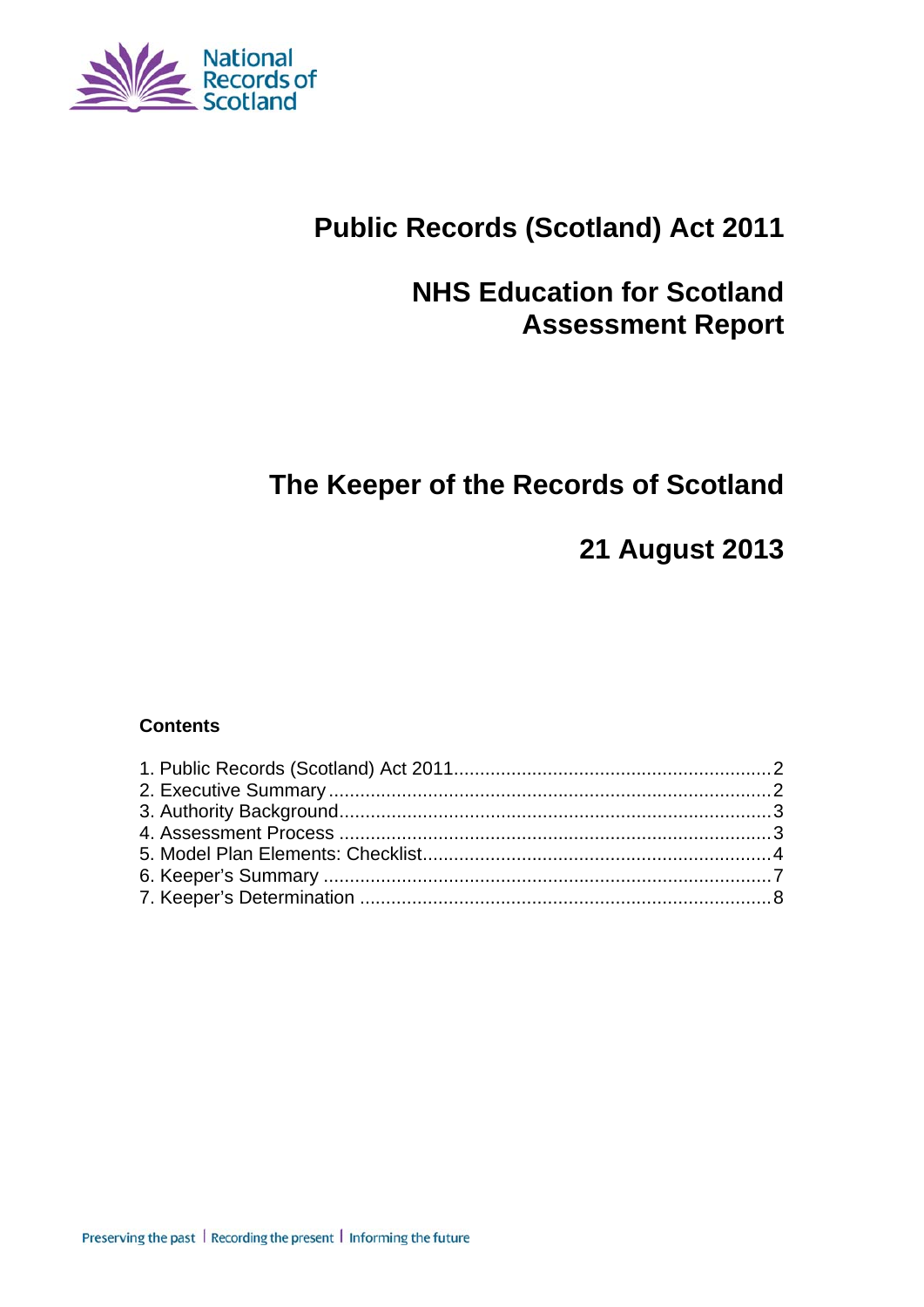## **1. Public Records (Scotland) Act 2011**

The Public Records (Scotland) Act 2011 (the Act) received Royal assent on 20 April 2011. It is the first new public records legislation in Scotland since 1937 and came fully into force on 1 January 2013. Its primary aim is to promote efficient and accountable record keeping by named Scottish public authorities.

The Act has its origins in *The Historic Abuse Systemic Review: Residential Schools and Children's Homes in Scotland 1950-1995* (The Shaw Report) published in 2007. The Shaw Report recorded how its investigations were hampered by poor record keeping and found that thousands of records had been created, but were then lost due to an inadequate legislative framework and poor records management. Crucially, it demonstrated how former residents of children's homes were denied access to information about their formative years. The Shaw Report demonstrated that management of records in all formats (paper and electronic) is not just a bureaucratic process, but central to good governance and should not be ignored. A follow-up review of public records legislation by the Keeper of the Records of Scotland (the Keeper) found further evidence of poor records management across the public sector. This resulted in the passage of the Act by the Scottish Parliament in March 2011.

The Act requires a named authority to prepare and implement a records management plan (RMP) which must set out proper arrangements for the management of its records. A plan must clearly describe the way the authority cares for the records that it creates, in any format, whilst carrying out its business activities. The RMP must be agreed with the Keeper and regularly reviewed.

### **2. Executive Summary**

This report sets out the findings of the Keeper's assessment of the RMP of *NHS Education for Scotland (NES)* by the Public Records (Scotland) Act 2011 Assessment Team following its submission to the Keeper on 21 August 2013*.*

The assessment considered whether the RMP of *NES* was developed with proper regard to the 14 elements of the Keeper's statutory Model Records Management Plan (the Model Plan) under section 8(3) of the Act, and whether in this respect it complies with it and the specific requirements of the Act.

The outcome of the assessment and the Keeper's decision on whether the RMP of *NES* complies with the Act can be found under section 7 of this report with relevant recommendations.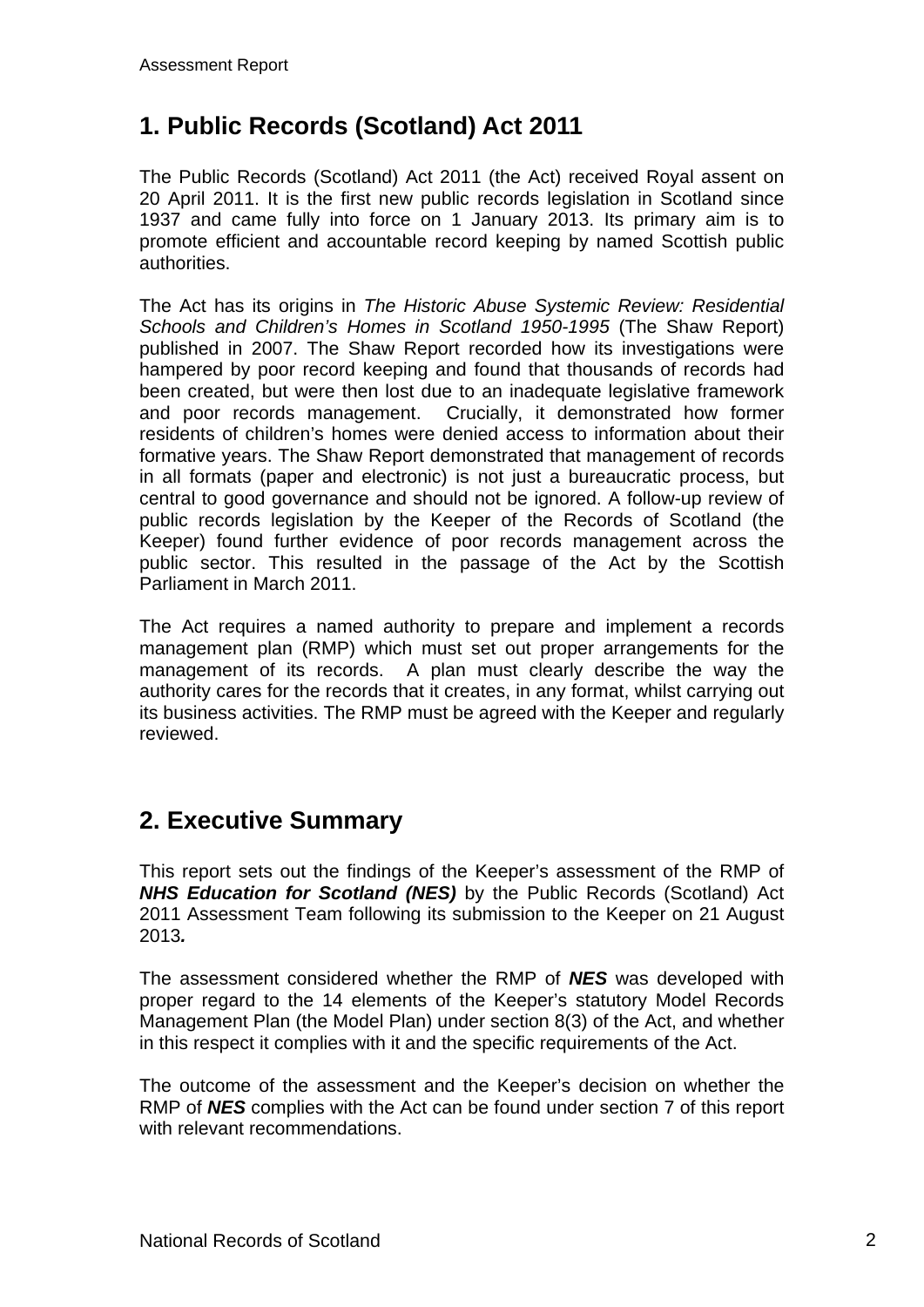# **3. Authority Background**

NES is a Special Health Board established in 2002 to support NHS services in Scotland by developing and delivering training and education to staff working in NHS Scotland. NHS Education for Scotland also employs Medical General Practitioners in training in Scotland but their records are not included in the submitted RMP, being the responsibility of the relevant medical practice. NHS Education for Scotland has over 700 staff based at 11 sites across Scotland.

#### **4. Keeper's Assessment Process**

The RMP was assessed by the Public Records (Scotland) Act Assessment Team on behalf of the Keeper. Assessors used the checklist elements listed in section 5, to establish whether *NES's* RMP was developed with proper regard to the elements of the Model Plan and is compliant with the Act. The assessment also considered whether there was sufficient supporting evidence of such compliance.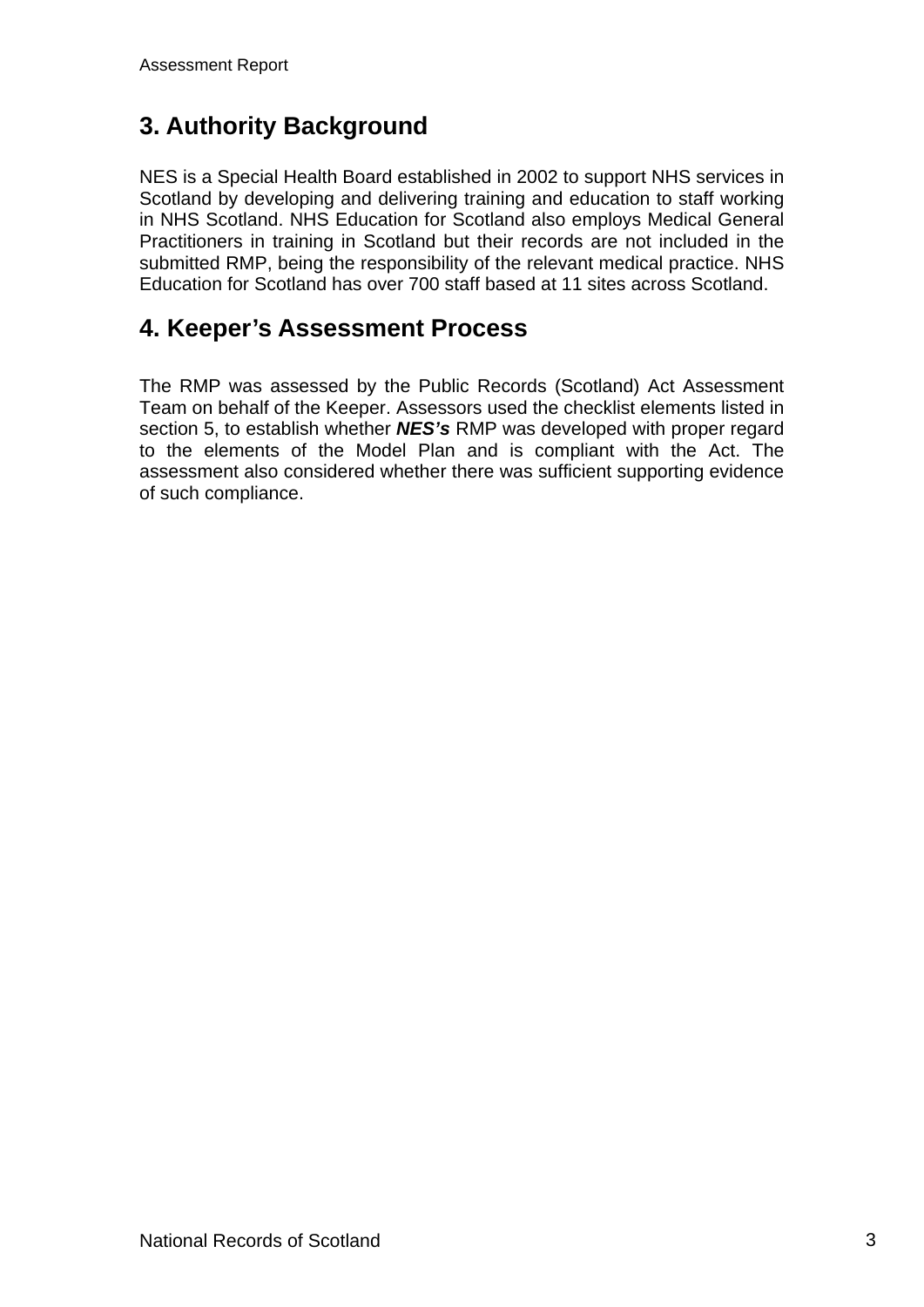# **5. Model Plan Elements: Checklist**

| <b>Element</b>                                       | <b>Present</b> | <b>Evidence</b> | <b>Notes</b>                                                                                                                                                                                                                                                                                                                                                                                                                                                                                                        |
|------------------------------------------------------|----------------|-----------------|---------------------------------------------------------------------------------------------------------------------------------------------------------------------------------------------------------------------------------------------------------------------------------------------------------------------------------------------------------------------------------------------------------------------------------------------------------------------------------------------------------------------|
| 1. Senior<br><b>Officer</b><br>Compulsory<br>element |                |                 | The Deputy Chief Executive and Director of<br>Finance and Corporate Resources of NES,<br>Caroline Lamb is named as senior officer<br>responsible for records management. This is<br>evidenced by the records management policy<br>and information governance policy.                                                                                                                                                                                                                                                |
| 2. Records<br>Manager<br>Compulsory<br>element       |                |                 | The Information Governance Manager, Frank<br>Rankin, is named as having operational<br>responsibility for records management. The<br>records management policy and information<br>governance policy evidences this. Job<br>descriptions for Frank and his colleague<br>Aidan Robertson have been provided.                                                                                                                                                                                                          |
| 3. Policy<br>Compulsory<br>element                   |                |                 | The policy, which has been signed off by the<br>Information Governance Group, clearly<br>shows the scope of the plan, staff<br>responsibility and a commitment to training.<br>The policy is backed-up by other documents,<br>file-naming and version control procedures<br>and paper file management documents<br>submitted as evidence. The records<br>management policy is due for review in<br>August 2013. The Keeper would ask that any<br>revised policy is submitted for inclusion in the<br>evidence pack. |
| 4. Business<br>Classification                        |                |                 | A draft 3-level functional classification<br>scheme is currently in use in the authority,<br>with screenshots showing that it is currently<br>operational in the Enterprise Content<br>Management System. There is a commitment<br>to develop the classification scheme. The<br>Keeper would be happy to agree this element<br>on an improvement plan basis and would ask<br>to see the updated scheme once implemented,<br>most likely Mar/Apr 2014.                                                               |
| 5. Retention<br>schedule                             |                |                 | The current retention schedule has been<br>included but this is awaiting comprehensive<br>revision due to changes in the organisation. It<br>will be reviewed in line with the NHS<br>Scotland Records Management Code of<br>Practice (November 2013). The new version<br>will include the identification of vital records.<br>The new schedule may be included in the<br>business classification scheme. Again the<br>Keeper would be happy to agree this element                                                  |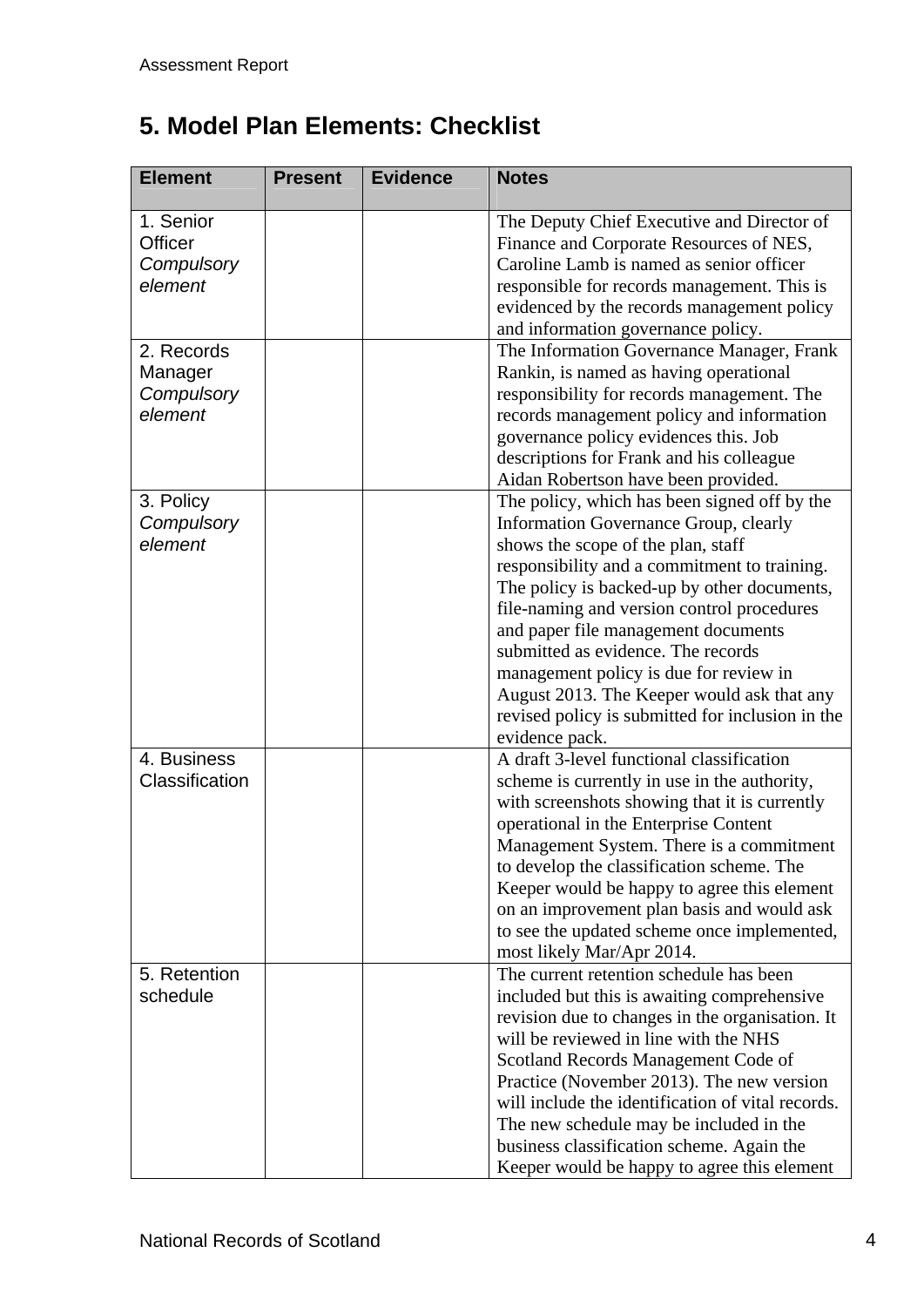|                | on an improvement plan basis and would ask       |
|----------------|--------------------------------------------------|
|                | to see the new schedule, in whichever format     |
|                | it is created, once it has been implemented.     |
| 6. Destruction | There is clear evidence in place to show that    |
| Arrangements   | the organisation has procedures in operation     |
| Compulsory     | to securely dispose of records. Sample           |
| element        | destruction certificates are provided in the     |
|                | evidence pack. There is also good evidence of    |
|                | practical guidance for staff to follow in order  |
|                | to ensure secure destruction. The guidance       |
|                | will be reviewed (November 2013) and             |
|                | updated to ensure that all copies of a record,   |
|                | either paper or electronic, are identified and   |
|                | destroyed. The Keeper requests that this is      |
|                | sent to him once implemented. Once the           |
|                | ECMS has been fully rolled out across the        |
|                | organisation the retention and disposal of       |
|                | electronic records will be managed by the        |
|                | system (June 2014).                              |
| 7. Archiving   | NES currently has arrangements in place for      |
| and Transfer   | transfer of archives to NRS. The revision of     |
| Compulsory     | the retention schedule will include the          |
| element        | identification of records to be transferred.     |
|                | NES will finalise a MoU with NRS regarding       |
|                | the transfer of archives. This has been          |
|                | confirmed by NRS client managers.                |
| 8. Information | NES has provided a very robust Information       |
| Security       | Security Policy and has provided evidence        |
| Compulsory     | that operational security guidelines are         |
| element        | available to staff on NES intranet. NES plans    |
|                | to introduce MetaCompliance software by the      |
|                | end of 2014 to enable them to measure staff      |
|                | awareness and understanding of policies such     |
|                | as the Information Security Policy and also      |
|                | key Data Protection policies and messages        |
|                | (covers Element 9 also).                         |
| 9. Data        | Section 10 of the Information Governance         |
| Protection     | Policy (Evidence 01-02) provides a policy        |
|                |                                                  |
|                | statement on roles and responsibilities relating |
|                | to Data Protection. NES is registered with the   |
|                | Information Commissioner and has provided        |
|                | the registration number as evidence. Policies    |
|                | are backed up by robust operational              |
|                | procedures regarding Data Protection for NES     |
|                | Staff.                                           |
| 10. Business   | There are business continuity plans in place     |
| Continuity     | for the various sites occupied by NES (sample    |
| and Vital      | provided for Western Region Central Quay         |
| Records        | site as evidence). Vital records are currently   |
|                | backed up on NES systems, but at the next        |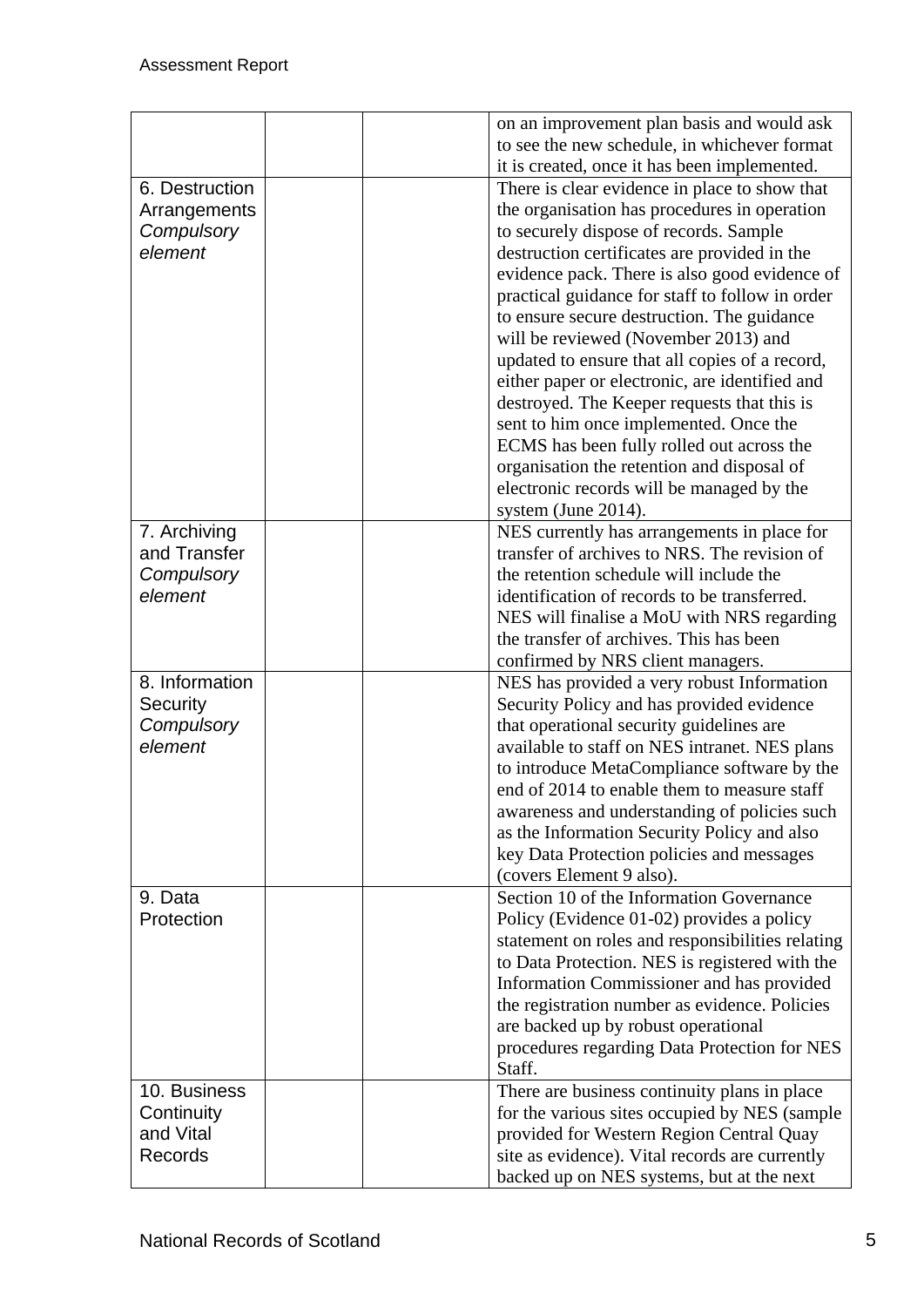|                 | review of the retention and disposal schedule    |
|-----------------|--------------------------------------------------|
|                 | (November 2013) vital records will be            |
|                 | identified and incorporated into the schedule    |
|                 | and business continuity plan (August 2014).      |
|                 | The Keeper would request sight of these          |
|                 |                                                  |
| 11. Audit trail | documents once implemented.                      |
|                 | NES' RMP states that due to decreasing use       |
|                 | of paper records they don't intend to apply      |
|                 | detailed audit trails to these. There appears to |
|                 | be evidence that appropriate measures in         |
|                 | place for managing these. The                    |
|                 | implementation of Alfresco ECMS will cover       |
|                 | the audit trail requirements for the electronic  |
|                 | records created by NES. They also intend to      |
|                 | apply audit facilities to databases and          |
|                 | unstructured information.                        |
| 12.             | Competency frameworks are provided for           |
| Competency      | both the Information Governance Manager          |
| Framework       | and Officer. The NHSScotland Information         |
| for records     | Governance competency framework is used          |
| management      | as the basis for this and for other staff with   |
| staff           | records management responsibilities. Records     |
|                 | management training is provided to all staff as  |
|                 | part of NES' information governance training     |
|                 | programme.                                       |
| 13.             | NES has committed to reviewing progress          |
| Assessment      | toward meeting the plan and reviewing            |
| and Review      | policies and procedures as a matter of           |
|                 | business practice. The RMP will be               |
|                 | comprehensively reviewed in August 2014.         |
|                 |                                                  |
| 14. Shared      | NES has provided a MoU, sample contract          |
| Information     | and sample Information Sharing Protocol as       |
|                 | examples of how it deals with information        |
|                 | shared with other bodies. This is reinforced     |
|                 |                                                  |
|                 | by procedural documents such as NES' Data        |
|                 | Sharing Manual.                                  |

## **6. Keeper's Summary**

Elements *1 - 14* that the Keeper considers should be in a public authority records management plan have been properly considered by *NES*. Policies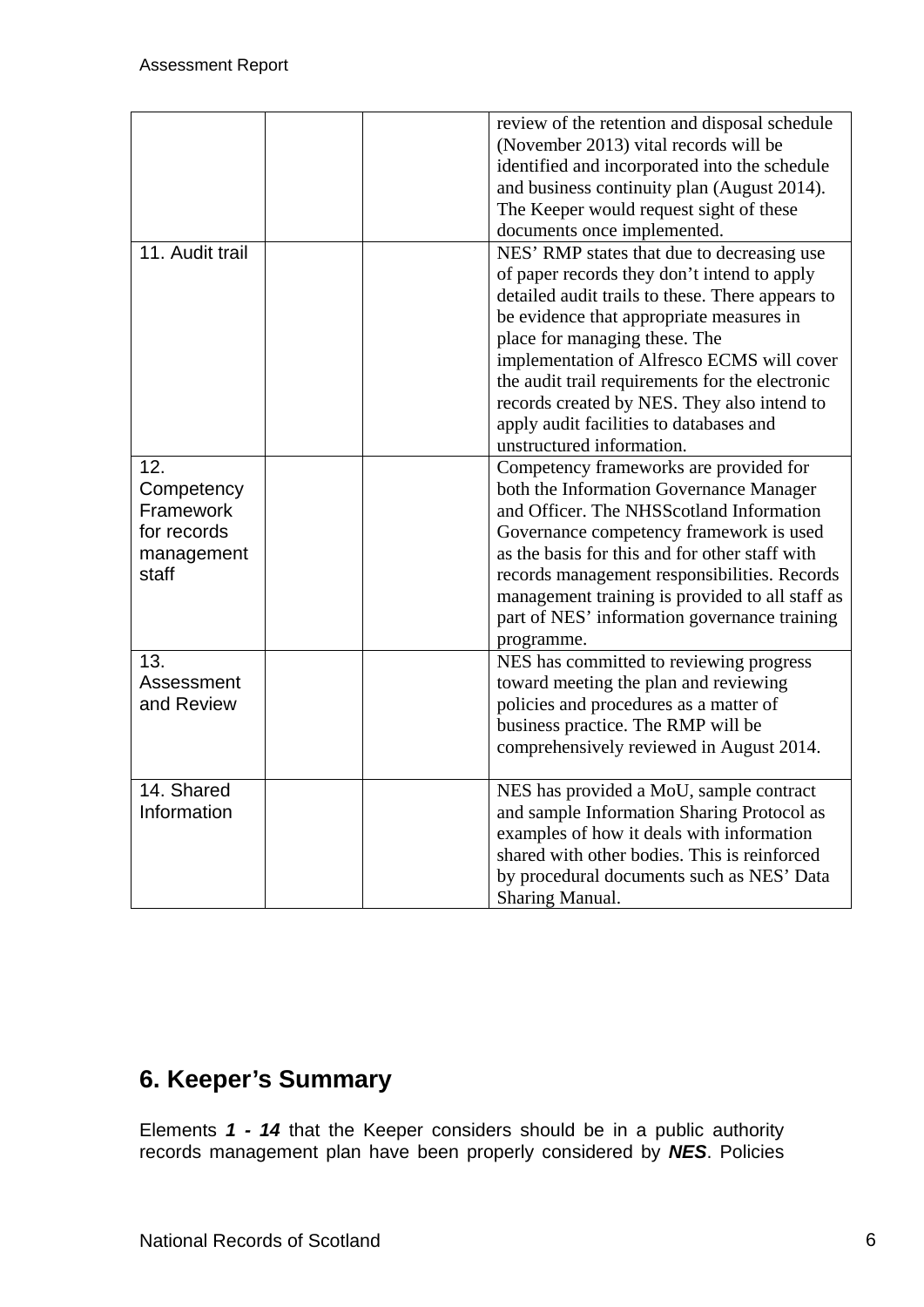and governance structures are in place to implement the actions required by the plan.

Overall, this is a robust Records Management Plan. NES's records management policy is due for review in August 2013 and the Keeper would ask that this is submitted to him once amended and implemented. Elements 4 and 5 can be agreed by the Keeper on an improvement plan basis due to the proposed review of the Business Classification Scheme (Mar/Apr 2014) and Retention Schedules (Nov 2013) and identification of vital records (Aug 2014). Similarly, the Keeper would request that these revised documents be submitted to him upon their implementation in NES.

The Keeper has no concerns with the records management provision of NES as described in this plan.

### **7. Keeper's Determination**

Based on the assessment process detailed above, the Keeper **agrees** the Records Management Plan of *NHS Education for Scotland*.